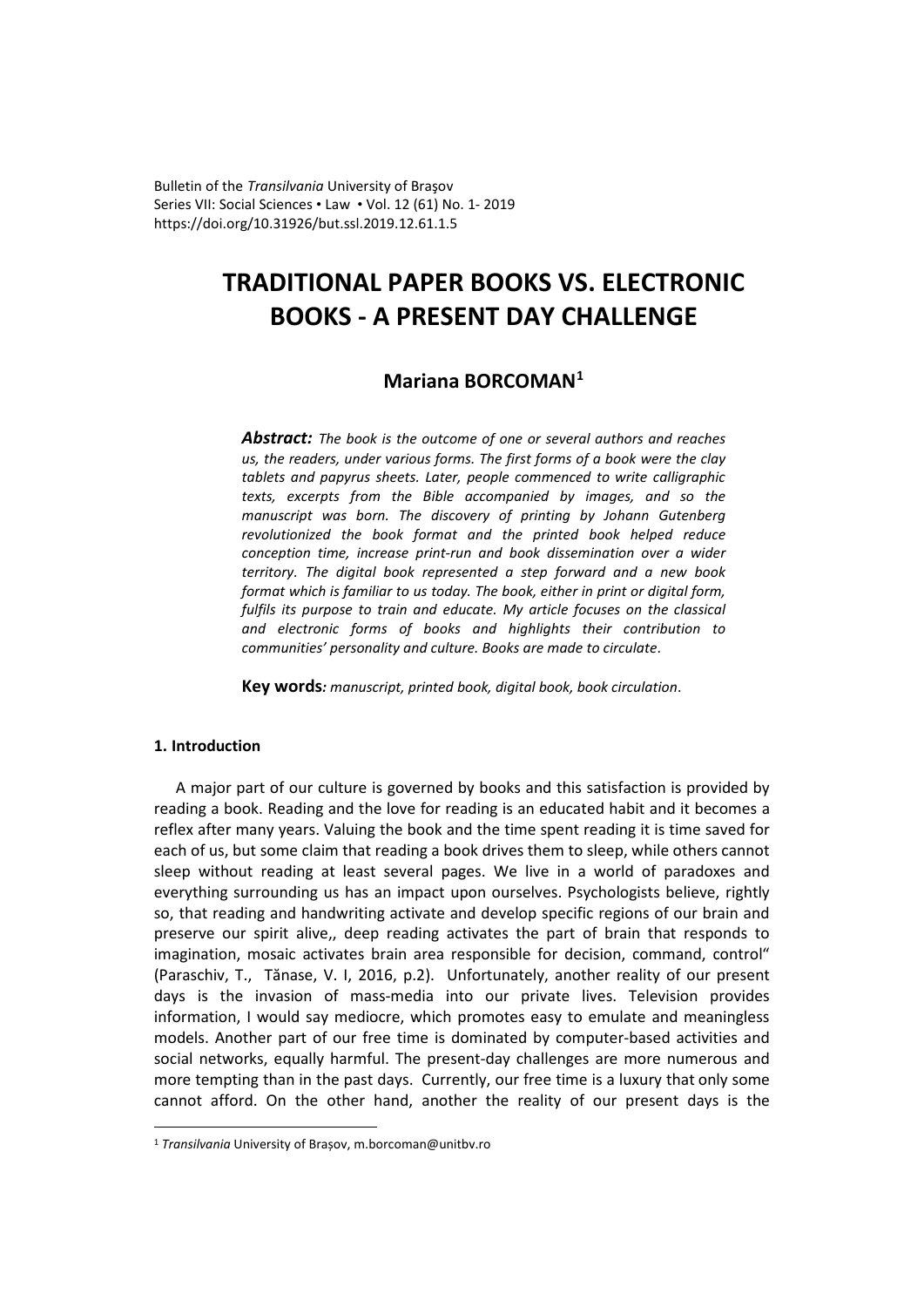adaptation of books to digital format, which also facilitates the possibility and their access by the general public and allows a larger storage of information. My article aims to analyse the strengths and weaknesses of the two types of book medium and to determine if books are still of interest at present. But the main focus of my article is the advocacy for reading, either in traditional or digital form. Honoré de Balzac said "Time is the only capital of those who just have their intelligence as fortune" (de Balzac cited by Roossa Books Editorial Group, 2016, p. 527). We each have to learn how to manage our time and dedicate a part of our daily time to reading. Time measurement and time quality have been viewed differently throughout the ages. The Antiquity and the Middle Ages are characterized by grand buildings raised in tens or even hundreds of years with the purpose of perpetuating the image of certain leaders. The fate of books is similar to that of such constructions: they have evolved and adapted their form in order to meet the requirements of certain time periods and thus have become available to the masses. Consequently, both the pyramids of Egypt and books, whether as manuscripts, printed or in electronic form, are measurement units for time and mankind

#### **2. The First Form of Existence - The Traditional Book**

The printed book, under its primitive form of manuscript, included religious texts, collections of sermons, prophecies and gathered medical, astronomy and history knowledge. Such books compiled all information available at that moment and were designed for the few initiated people who knew how to read and how to use that knowledge. Those primitive forms of books were rare also due to the fact that their making was a long process, which could take years. The first writing media were clay tablets, papyrus or parchments. Those first books were stored in two great cultural centres of antiquity: Ninive in Mesopotamia (Southern Iraq) and Alexandria in Egypt. The two great libraries of antiquity were built in those two locations. Wars and fire, as part of the destructive human intervention, led to the disappearance of the first libraries and the manuscripts that gathered the knowledge of mankind up to that moment, so they were lost for future generations. Later recordings mentioned the large number of tablets and papyrus on the shelves of the lost libraries. The first libraries of humankind were established through the initiative of King Nebuchadnezzar of Mesopotamia and Alexander the Great. The buildings hosting the libraries were grand: they provided facilities for students, had reading areas and special rooms, as well as wonderful gardens surrounding them. Such details dating back thousands of years ago unveil a great concern of the people of those times for books and the knowledge they provide.

Later records also mention such preoccupations, as well as the host of tablets and papyrus in the inventory in the now lost libraries. In this respect, to comprehend the real number of all those an effort of imagination is required.

During medieval times, the influence of Christian church was significant and all writings had a religious touch. Similarly, the religious book was designed for the few people who knew how to read. The monastic monasteries and the royal chancelleries were the places where religious writings and correspondence were drafted. The monasteries included a scriptorium - a place for writing, where the manuscripts were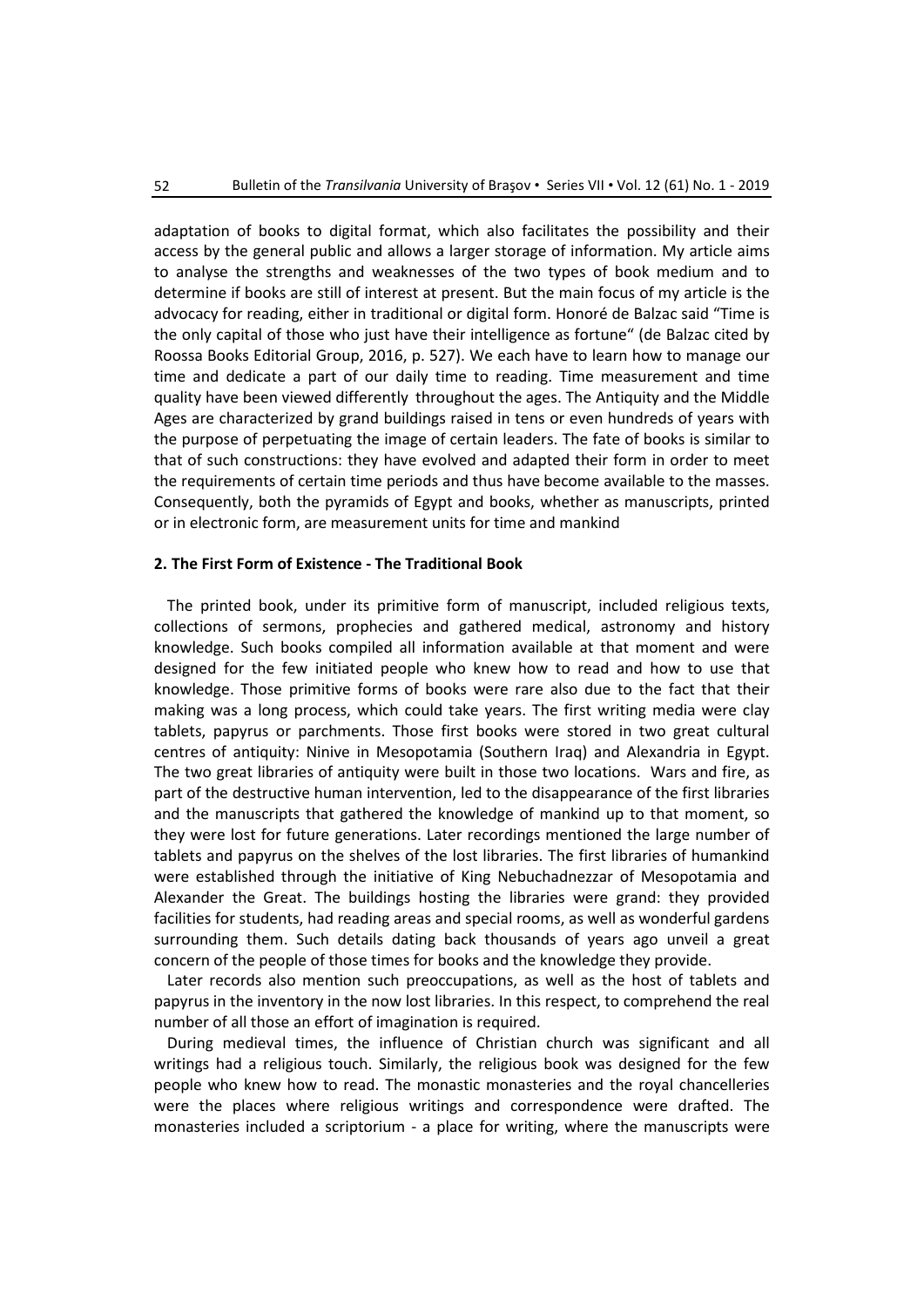written, illuminated, decorated and bound as a book. The antique parchments were to be replaced by codex during that period (books bound under the format of today's books). The manuscripts were true works of art: the quality of the animal skin used as a writing medium, the calligraphy, the different ink colours, the frame decorations for each page, Bible images on the first page and the first page of each chapter, finished with the book spine and gold or silver latched covers. The manuscripts were very expensive and cherished due to those elements. That was the period when the works of antiquity writers were copied for preservation purposes. However, such works were not disseminated, but stored in the library of the Holy See, and they were considered secret and with limited circulation. But they were not disseminated, as that was forbidden by the church. As a result, the Papal library owned all the manuscripts collected during the medieval period and was one of the richest libraries. Today, this wealth of books is inherited by the Vatican Library. A small part can be researched today at Vatican's Library. The buildings of the medieval libraries were impressive. They were either part of palaces or castles, or stood on their own. The Roman and Gothic styles employed for such constructions contributed to the creation of real-life architectural wonders. Allegedly, books in the form of manuscripts displaying decorations and the uncial letters are the emblem of the Middle Ages. Nowadays, the libraries of the monasteries in Western Europe have become touristic attractions for their cultural component, and even to this day medieval copyist workshops can be found in the monasteries transformed into museums from France, England and Germany.

The Age of Renaissance and Humanism and its influence was born in 16th century Italy and was spread throughout the entire Europe in the following years. The advancement of Renaissance as a new spirit led to the birth of a new era in European history, namely the modern age. That period generated multiple complex changes: the dissemination of the religious Reform, the period of great geographic discoveries and the foundation of colonial empires, the creation and production of literary works, completely detached from the influence of the church, as well as the circulation of printing. Humanism, as a philosophical movement, placed human being at the centre of its endeavours and started from the idea that we were all equal by birth, and culture was the differentiating element. During that period, the monopoly of the Catholic Church from Western Europe decreased significantly and a series of literary production were born, such as: national epics tragic narratives burlesque stories, personal essays and official theatre. The religious reform initiated by Martin Luther brought the final blow to the Catholic Church and divided Europe between Catholics and Reformed Churches.

The discovery of printing in the 17th century by the German Johannes Gutenberg represented a big step forward. He was the one that created movable type and then the fixed mold type. The creation of the printing press allowed the first print of the 42-line Bible to be translated into German language. The print-run of the first Bible was 200 copies. It was a blow to the Catholic Church monopoly and a tribute to the newly created Reformed Church and to all those who read the Holy Book in their language across all German states. A tribute offered to the book itself, which brought the natural progress from manuscript to printed book. **Gutenberg's printing press** has revolutionized books. The use of printed and impressed letters allowed not only the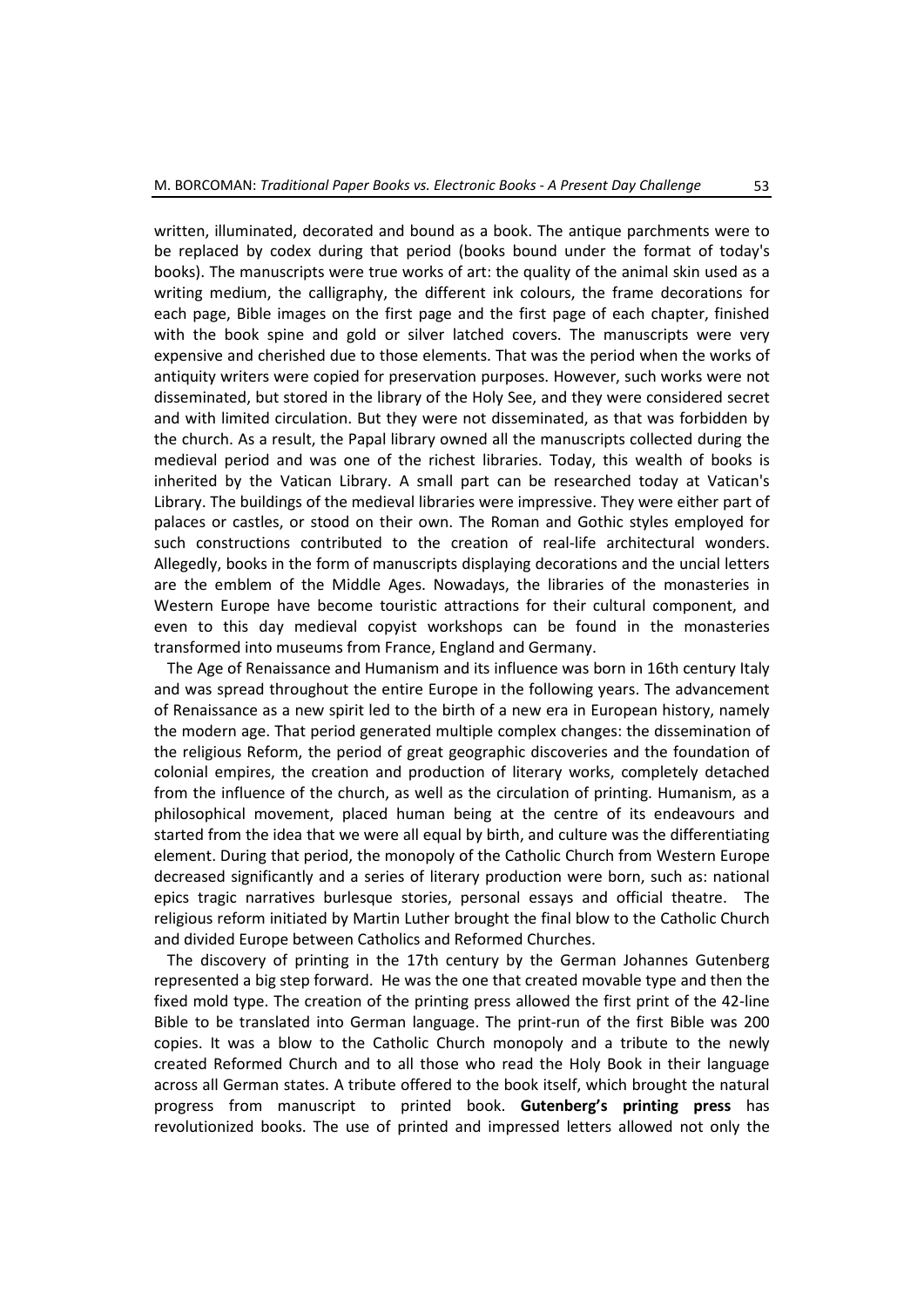printing of several copies of the same book, but also a better preservation of books, their faster circulation and lower costs compared to manuscripts. The books were printed in German and then in English. The languages employed until this moment, namely Latin and Greek, are only used in chancelleries and in time they are to be replaced and become old languages. The libraries of European universities have been among the best beneficiaries of printed books. The latter's contents was no longer preponderantly religious, but secular. The Catholic Church is no longer that influential and higher education gradually detaches itself from the religious impression.

The writing medium being used was different from the past, namely the paper made of cellulose, a cheaper product which enabled the production of multiple copies and their dissemination on a wider area, at a relatively cheaper price. This is how the printing presses appeared in university centres, where books were the foundation of education and where libraries were to be developed for student use. The first university books were secured on shelves with chains.

The book was a precious object in itself thanks to its content, but also in terms of value. The geographical area of Wallachia has been under various influences. For example, until the XIX century, the Cyrillic alphabet was used in Wallachia and Moldavia, whereas in Transylvania and Banat - provinces under the influence of the House of Habsburg, Latin was the language used in writing. However, neither of these reflected the language spoken by Romanians even though these languages were used for a long time by the church and chancelleries. Romanian rulers established manuscript workshops in monasteries and later printing houses in Târgoviște or in Govora. Books were extremely valuable: they were ordered by high ranking boyars and then offered as gifts to churches or they were bought through community efforts. The best-known example was the Bible of Șerban Cantacuzino dated 1688. Wallachia's rulers were in contact with everything that was printed in Western Europe and that ensured the circulation of books in this geographical area, as well.

Within the Romanian Country, the religious books were ordered by boyars and donated to monasteries and churches. There are records of communities that would sell several acres of land and a pair of oxen to buy a book and donate it to the parish. I have discovered the admiration literate people nurtured for books while studying the book notes on a book from Șcheii Brașovului "the notes on the book margins can render the image of an age. In this respect, their varied nature and contents provide information on book circulation the community the book reached at a given moment in time, historical events or personal experiences (of rare beauty and distinction or unusual weather phenomena that were closely related to people's preoccupations˝ (Borcoman, 2015, p. 9). The content of the margin notes is varied and includes the name and position of the person making the note, mentions of historical events, information on the history of the book and the attempt to portray local history. Both the printer book and the manuscript have a twofold function as a means of performing religious service and as textbook uses for teaching reading and writing. The margin notes introduce the reader to the world of priests and school teachers from the Bârsa Country, as well as to that of common people who, at given a moment in time, had access to books. Only some of them become known due do their studies or works in the field and hence they augment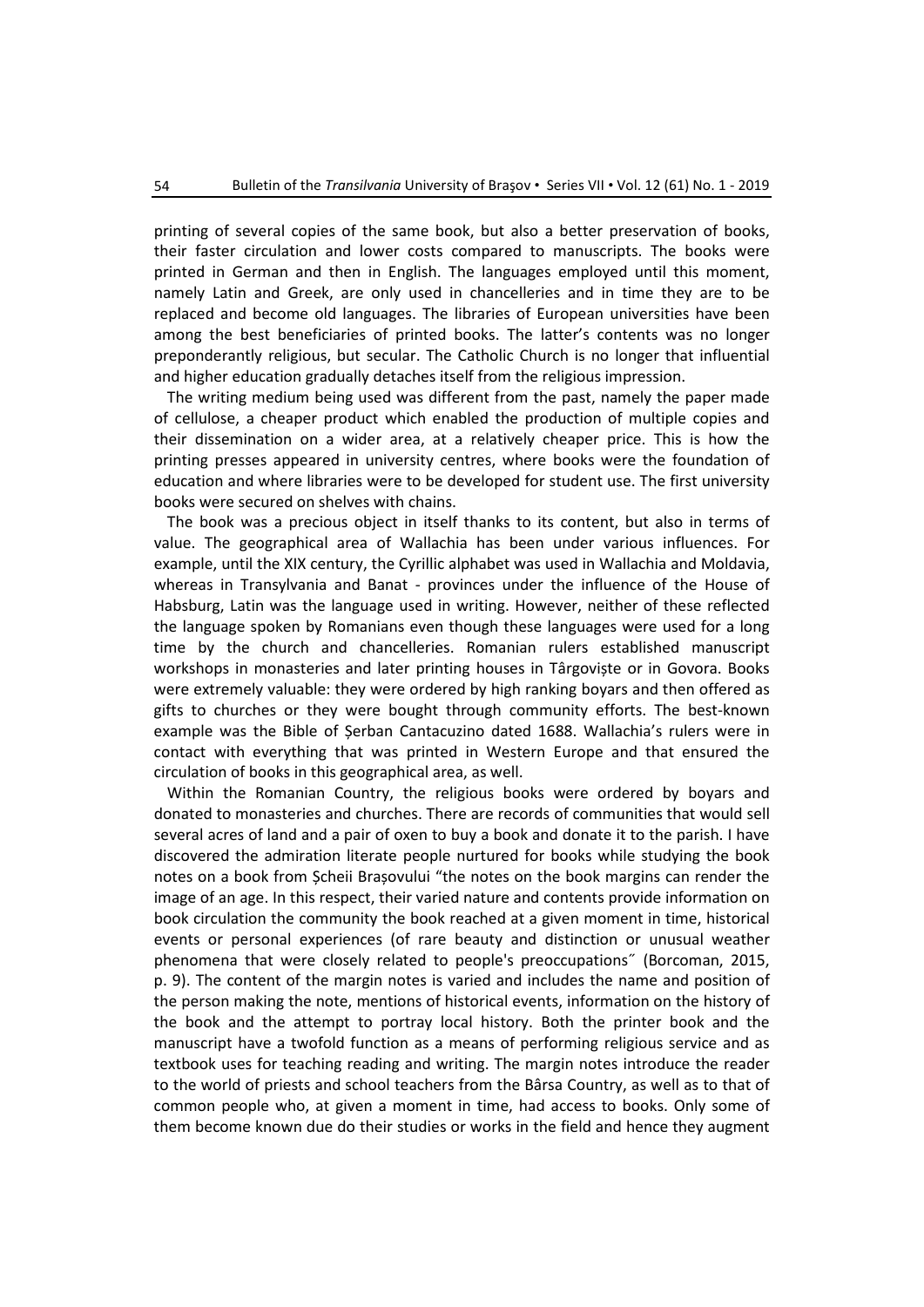the list of priests and school teachers kso far" (Borcoman, 2015, p. 81). Books costs is quite high or the times, equalling the value of half a hectare of land or of pair of oxen (in the Middle Ages hat was the equivalent of the dowry a girl would get from her parents).

Education is part of family legacy in Șchei. The Romanian community in this neighbourhood is very well organized, consisting of very rich and influential merchants, as well as of craftsmen whose historical importance and right are acknowledged by the Saxons. The wealth of this community is increased by donation of books, money and precious objects made to the church by the rulers and from across the mountains as a results of their connections with the Romanians from Transylvania and Șchei, in particular. The margin notes disclose important information on the mentality of people, on their attitude to education and books, on the role played by the church in preserving moral principles underpinning community life and, most importantly on the fact that books are so valuable that they are viewed as legacy for future generations.

In conclusion, the information provided by this book replenishes the data on the local history of the school and church in Șchei, Brașov, as well as providing into sight the people who worked closely with books by analysing archive documents that have not been by other researches in the field.

The 19th century came with major political changes in Europe: Napoleon's regime generated the repositioning of continental borders, research progress in medicine led to curing diseases formerly deemed as fatal, and the introduction of railroad doubled Europe's population and facilitated its mobility on larger areas. The education system became diversified and books played a role in that. Moreover, education provided to larger numbers of people through books, along with public policies on education yielded results.

The book science proliferated due to the implementation of an education system supported by the state and a series of reforms on the introduction of compulsory primary education. All those changes became visible in the doubling of book print-runs. That was the century when we could talk about a diversification of book types: literature books (chivalric novels, history novels, romantic novels) and educational books. People's access to learning was significantly higher than in previous centuries. That effort was supported by the state, the community, as well as by the church. Those three actors merged their interests to disseminate book science and to diversify the type of books, within the context of the century of nations. Alongside mass media, books served the national desideratum to found the state within its natural borders.

The 20th century represented a revolution for books, which would have as many profiles, as there were in society. Hence, economic books appeared, which addressed issues specific to a large market, social books aiming to capture the profound or superficial changes of society, literature books and recreational books. The main writing medium in the first part of the century was paper. The XX century bears the mark of the two World Wars and it is characterized not only by human loss, but also by progress. There is a real-life revolution during this century as far as books are concerned. Thus, luxury editions of important titles in literature or history are printed, which, even though more expensive, are very cherished by collectors. Book donations to public libraries contribute to enlarging and diversifying their inventories. An unusual situation also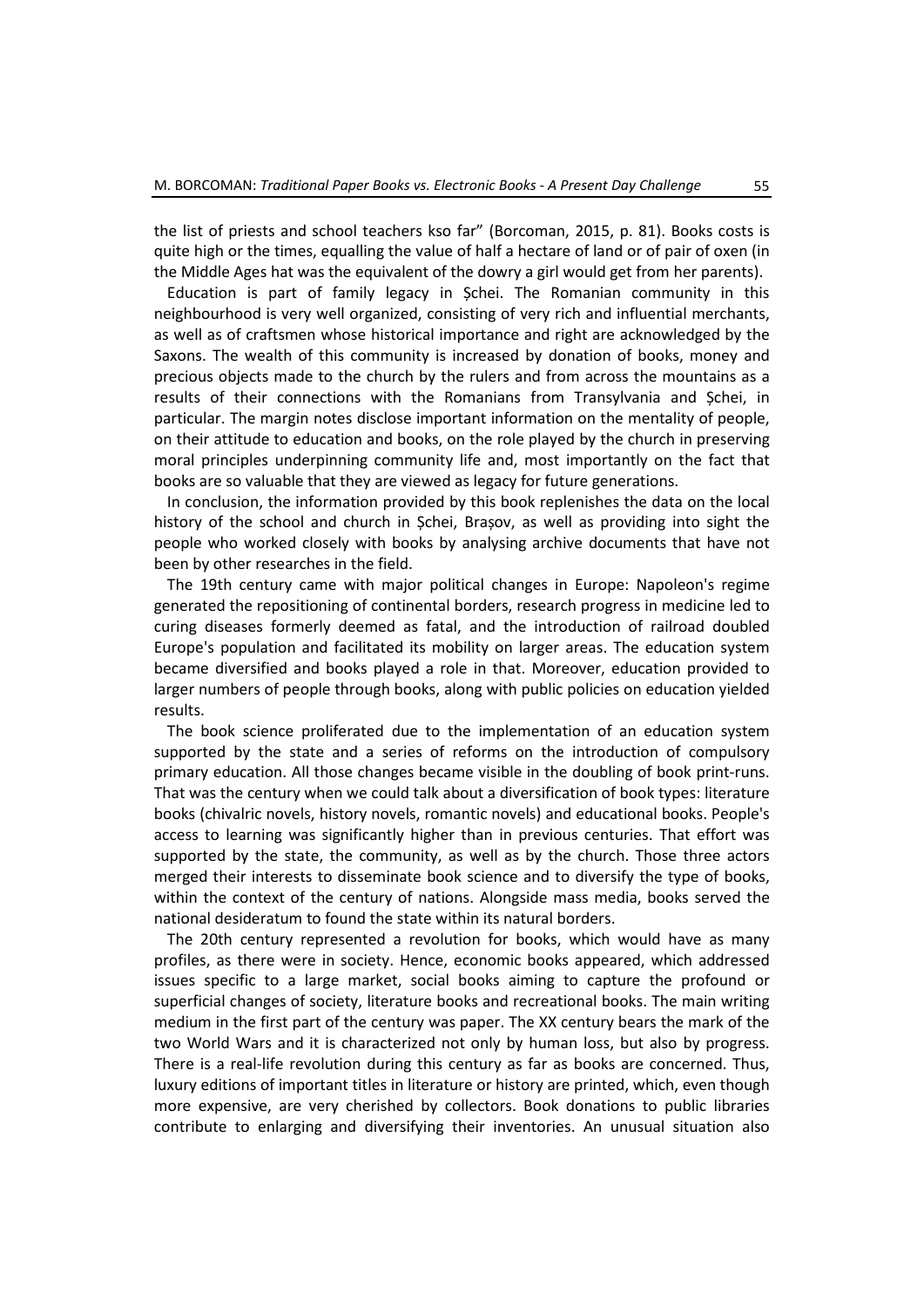emerges: there is a black market for rare books, namely for manuscripts, books printed in small number or covered in leather and beautifully decorated. The prices for such books are exorbitant and their acquisition is made by pre-ordering and most often by private collectors.

The affordable price helped a straightforward book purchase in bookshops and private or public libraries. However, the storage space for such a diverse number of books was getting smaller and that was the moment when the book digitization took place.

## **3. The Digital Book**

The digital book was developed and distributed in the second part of the 20th century, due to the information revolution and the limited storage space. For several years, there have been discussions about the book's advancement to another stage, as a natural evolutionary process. As a result, books can now be stored on CD-ROMs or as eBooks. "The information needs of users need for information hanged, and one of the consequences is the emergence of electronic documents, which can be accessed by all users" (Repanovici, 2012, p. 24). The internet helped to position to online libraries and their accessibility from all over the world. This automatically reduces printing on paper, which is much more expensive due to the fact that the print-runs are smaller, and unfortunately, their purchase has decreased. The benefits of a digital book are the following:

1.The price is smaller than the price of a printed book;

2.Digital books have increased in number and can be quickly accessed;

3.Their storage space is very small;

4. Their print on demand and dissemination can me made very quickly.

Digital texts allow the increase of the fonts and even faster, diagonal reading of such books. Nowadays, readers find less time to go to the bookshops because of the hustle of a deeply consumerist society, and then they have no time to sit and peruse a traditional book. The internet quickly compensates for this lack of time and offers the benefits of reading from the comfort of the home. Various search engines for scientific research keep us informed with the latest articles published in journals and specialized publications from any corner of the world. Time is reduced to a minimum, in a world where we are in a rush and we try to complete as many tasks as possible in one day. Therefore, digital books compensate for the lack of time, but I believe that the time dedicated to reading is not diminished. At least, that is what I would like to believe! However, this type of format is associated with interactive games, which cover a side of entertainment, and it has a true negative impact, on young people in particular. "On the other hand, according to theory information it represents the organized transmission of a unitary system of knowledge about nature, society, though; scientific content, technical, literary, artistic, philosophical, ethical, religious, information is transmitted thus the foundations of science and culture" (Bolborici, 2010, p. 29).

Educating young people to read is a challenge nowadays. Both family and school should equally contribute to fulfilling this objective. Based on my experience with my students, I can say that some of them come with a solid background of general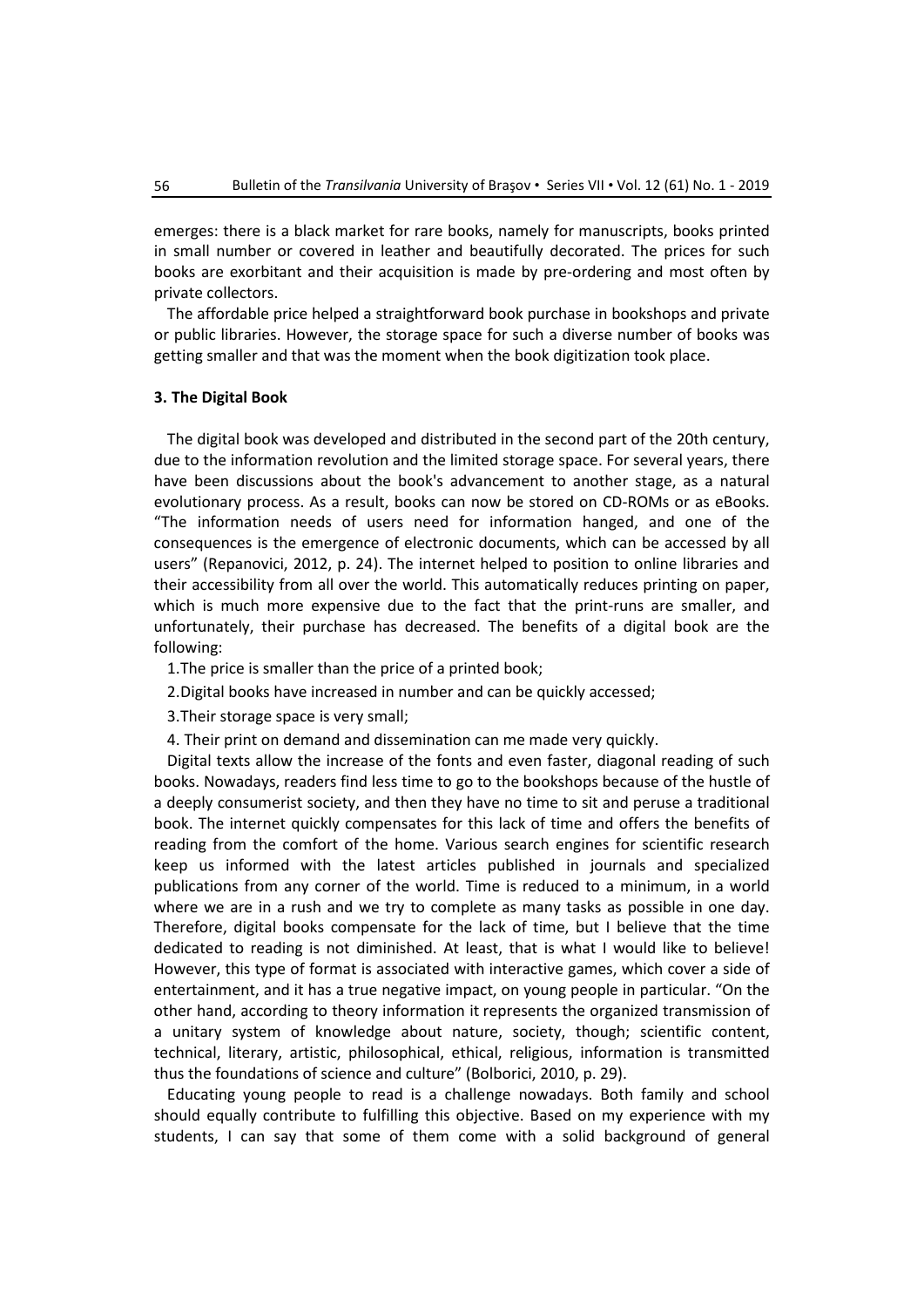knowledge (also enriched due to reading), but others have serious gaps, which can no longer be compensated at that age. I also encourage them to read books in their classical form. At the end of each course I introduce them to a book and detail information about its author in order to raise their interest and thus, offer them a model. I also guide them towards digital books but, at the same time, I remind them that the sources in the Internet need to be carefully analysed and perused.

## **4. Conclusions**

Books, either in printed or digital format, are important for each of us. My researches on the book of Şcheii Braşov were important to see the importance people gave to the book in the past and what was written on the edges of the book. The book was used as a school book for schoolchildren and as a part of supporting the religious service. It is a beautiful blend between the components: the church and the school. "Priests and teachers from the school of Braşov had a family tradition and supported the entire Romanian community" (Oltean, 1981, p. 85). Respect for the book can be seen in the notes, and no little thing is here. The most important data were related to the circulation of the book in the area of Brasov and Bârsa. In the absence of books lending cards as they do today, they give us arguments about the users of the book. The economic evolution and the social changes of mankind have also reflected in the change of writing medium for books. Supporting one or the other book format seems on sense to me. I confess that I personally preserve the pleasure of discovering traditional books in bookshops and book fairs, the smell of ink when opening a book fascinates me. Reading a book, I can hold in my hands gives me a comfort I have already acquired since childhood. However, I also use eBooks while travelling and when luggage space does not allow me to pack traditional books. The book is keeping up with us, even if we do not realize it at the moment. The manuscript is the result of years of work under candle light of a monk or calligrapher in the royal chancellery. The printed book is based upon the printing press, the teamwork of the people in printing workshops, the creative work, cover and format structuring. The author's thoughts are reflected in the printed lines of the book and his effort transposes the reader while perusing the book. The digital book is also backed up by a lot of work: transfer, formatting and dissemination. All these, so that books get to us in the best possible presentation.

My article is an advocacy of the book and reading, regardless of its form. In addition to material needs, mankind also has spiritual needs, which are fulfilled by music, travelling and a good read. The numerous databases available allow people to gain information on the latest issues and research in various fields. The evolution of technology replaces books in their classical form and gives most of us more time.